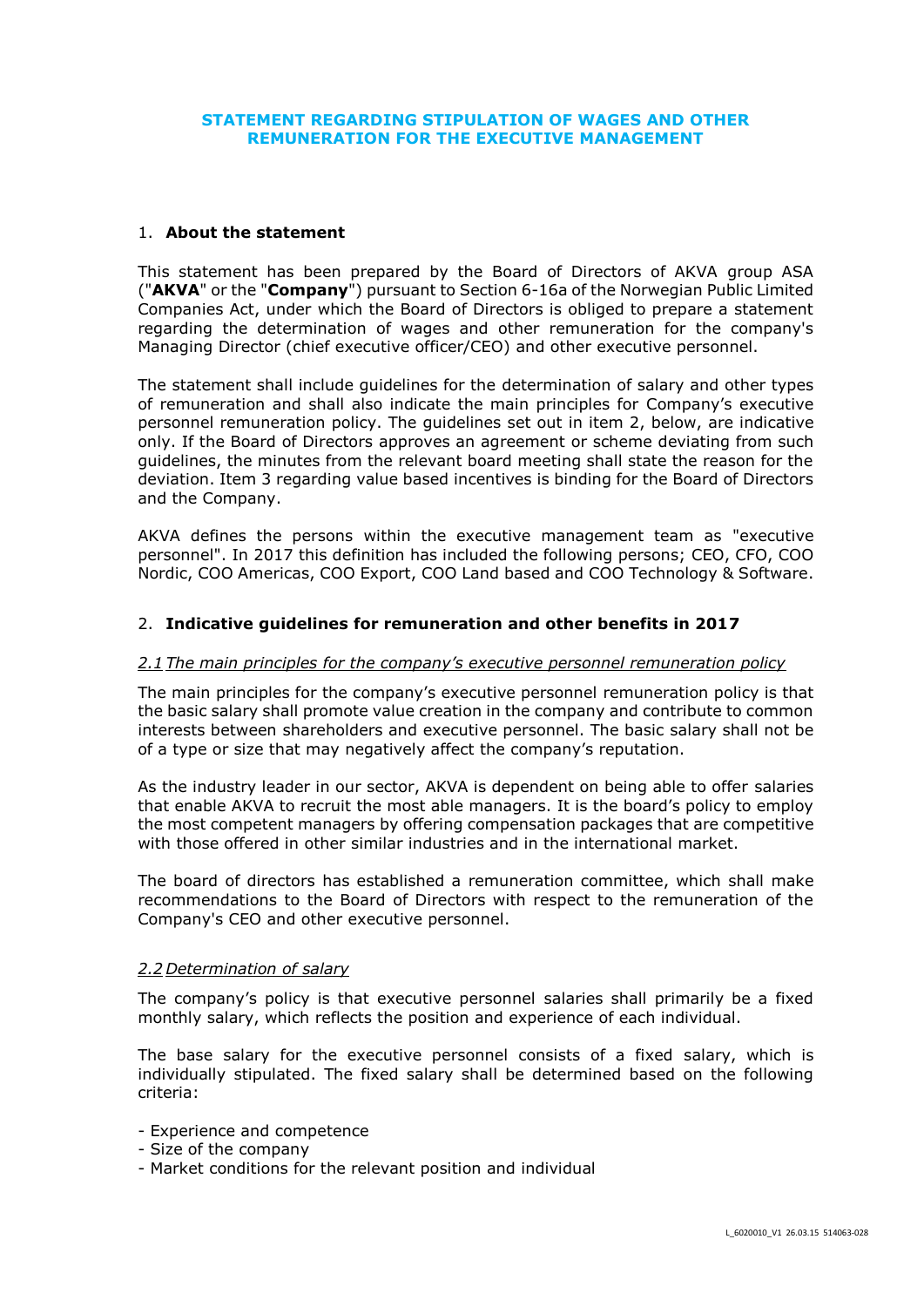Variable compensation shall normally not exceed the fixed salary.

The Board of Directors decides the CEO's remuneration. The remuneration for the other executive personnel shall be determined by the CEO and reported to the Board of Directors.

Determination of remuneration for executive personnel shall follow the principles that apply for the Company's employees in general in respect of annual salary adjustments and time of adjustment.

### *2.3Benefits*

The company grants benefits to executive personnel such as covering expenses for use of telecommunications and similar based on need. A company car can be considered based on need.

### *2.4Bonus schemes and similar variable compensation*

The incentive scheme for the group management consist of two components: i) an annual bonus limited to between 30% and 50% of annual salary, dependent upon individual and financial targets, for the years 2017, 2018 and 2019; and ii) a deferred bonus limited to between 30% and 50% of annual salary, dependent upon individual targets and the development of the Company's share price relative to the OSLO Seafood Index (OSLFX), for the same period.

The general bonus plan does not exclude discretionary bonuses.

The Board of Directors decided to implement a share incentive program for all employees in 2017. The program entitled the employees to buy up to 662 shares at a 20% discount. 132 employees participated in the program, buying a total of 72,419 shares.

According to the established bonus regime and agreed terms, total bonuses of NOK 12,624,000 were paid out in 2017 to the Group's executive personnel based on 2016 performance.

# *2.5 Pension*

In principal, the pension plans for the executive personnel shall be the same as those generally established for the employees in the company. Early retirement pension agreements may be made with the executive personnel with a mutual right to demand retirement from the age of 62.

# *2.6Severance pay*

Agreements for severance pay upon termination of employment will be seen in conjunction with confidentiality and non-compete clauses in each individual's employment contract to ensure that only limitations in the individual's opportunity to obtain new employment are compensated. Severance pay agreements shall in principle include deductions for income received from other sources.

#### *2.7 Other variable elements*

There are no variable elements in the company's remuneration of executive personnel apart from the bonus arrangement.